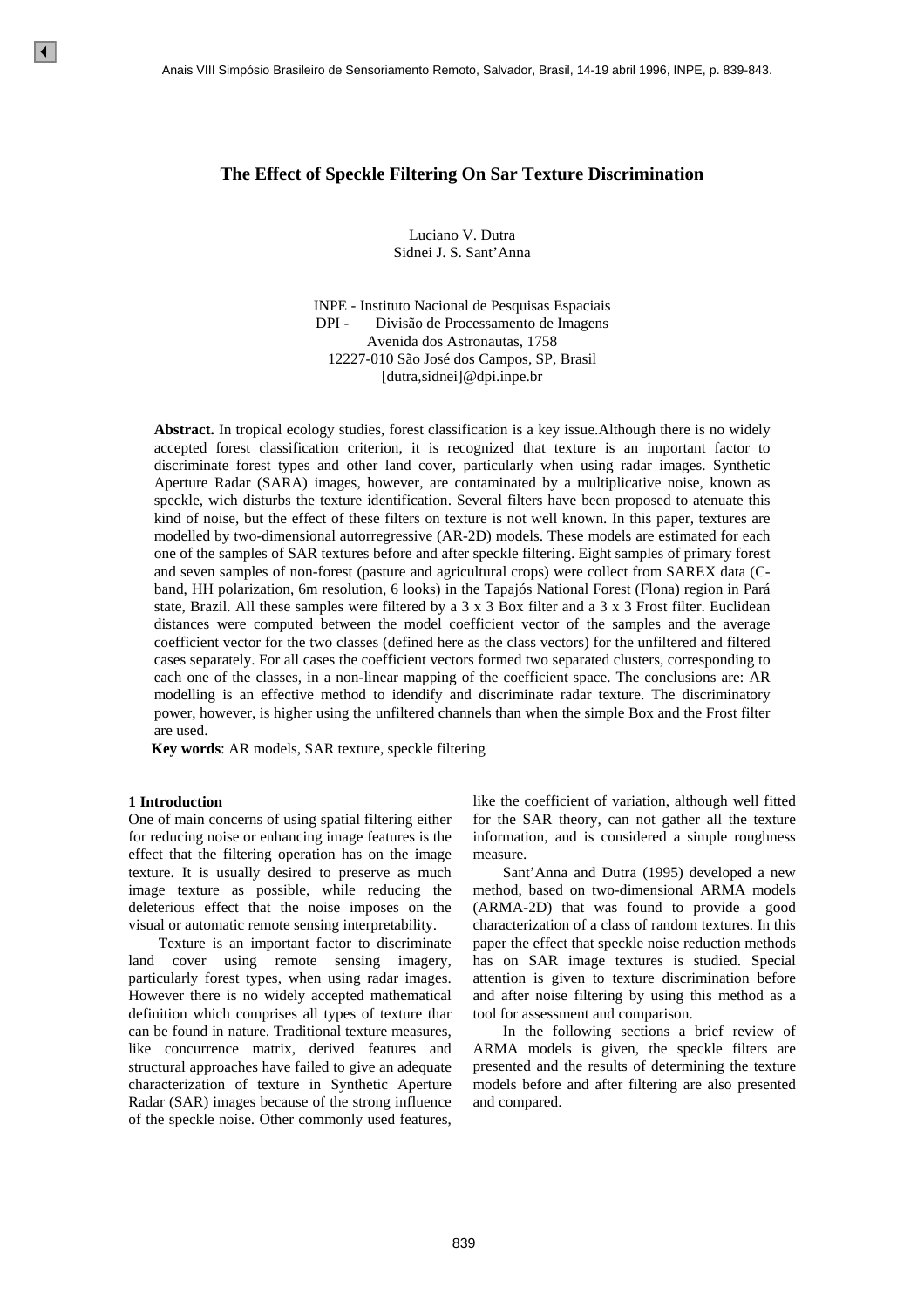#### **2 One and Two Dimensional ARMA Models**

One dimensional time series is described by a sequence of random variables  $y_1$ ,  $y_2$ ,...y<sub>N</sub>.These series are modelled as being generated by a sequence of independent shocks  $w_1$ , sample values of a white noise process with zero mean and variance  $\sigma_{w}^2$ , which is the input of a linear filter that characterizes the process, This filter is defined by the equation:

$$
y_{i} = \sum_{k=0}^{q} \alpha_{k} w_{i-k} + \sum_{j=1}^{p} \beta_{j} y_{i-j} + \mu
$$
 (1)

where  $\mu$  is the expected value of  $y_i$ .

This is called an autoregressive-moving average model of order *p* and *q* (ARMA(*p*,*q*);  $\alpha_0$  is normally set to one. Specialized models are derived from eq. (1); for  $q = 0$  an autoregressive model of order *p*  $(AR(p))$  is obtained and for  $p = 0$  (no regressive terms), a moving average model of order  $q$  (MA $(q)$ ) is defined. Note that these models are causal, because the output, given certain initial conditions, depends only on the past values of the random process and on the past shocks.

 Preliminary estimation of model parameters are obtained, from existing training data, by examing the plots of the autocorrelation function (ACF) and the partial autocorrelation function (PAF) to help decide the model orders. A non-interative method is used (Box and Jenkins, 1970) to determine a first set of model coefficients which is used as initial guess to an iterative maximum likelihood approach.

 An extension to univariate one dimensional ARMA models can be defined to generate twodimensional random fields (two dimensional ARMA models), by considering proper support regions on the plane. The most used support regions are the socalled non symmetrical half plane support (NSHP) (Dudgeon and Mersereau, 1984) and the quarter plane (QP) support. The estimation of twodimensional ARMA models, either using NSHP support, also known as unilateral ARMA models (UARMA), or using QP support (QARMA) are not trivial however, being available (Marple, 1987) only the least squares method or the so called Yule-Walker estimated solution for the QAR models (Therrien, 1989).

 Trying to overcome the problems found for estimating true two-dimensional models, it is possible to assume that images are two-dimensional separable processes, or an image can be linearized

through the concatenation of rows or columns. In these cases unidimensional methods can be readily applied, in spite of the inaccuracies implied by the aforementioned hypothesis. In this paper, SAR images are linearized by the concatenation of stacked portions of image rows. A non-zero coefficient at lag multiple of the size of the row (or column) would correspond to a pixel contiguous to the pixel being generated (Dutra, 1990).

 Sant'Anna and Dutra (1995) give a more detailed description of the estimation method used.

## **3 Speckle Filtering**

Several speckle reduction filters have been developed in the literature. See Lee et al (1994) for a compreensive review. The Frost filter, (Frost et al, 1982) which was found in Sant'Anna (1995) to have the best performance among the speckle reduction filters tested, in terms of a specially developed criterion based on resolution preserving behaviour, was used to filter all test sites considered in this experiment.

 The Frost filter is an adaptative linear convolutional proposal, derived from the minimization of the mean quadratic error over a multiplicative noise model. Dependence among observations is incorporated through an exponential spatial correlation function. Also for comparison a simple Box (average) filter was employed in the tests. Box filtering was found in Sant'Anna (1995) as one of the best in terms of increasing the signal to noise ratio.

# **4 Estimation and Classification of Forest Texture Models**

To test the methodology eight test sites were selected from Tapajós National Forest (Flona) in Brazilian Amazônia and seven test sites were selected from regrowth areas beside Flona. Tapajós National Forest is a forest reserve under the administration of the Brazilian Institute of the Environment (IBAMA). Its geographic coordinates are:  $S$  02<sup>0</sup> 40' to  $S$  04<sup>0</sup> 10' and W  $54^{\overline{0}}$  45' to W  $55^{\overline{0}}$  00'. The forest localization is shown in Figure 1. All these test areas were also filtered by a 3 x 3 Frost filter with number of looks equal to 6 and 3 x 3 Box filter, given a total of 45 sample areas with 1000 pixels each. See Figure 2 for a sample image of forest and non-forest and corresponding filtered versions.

 The estimations were initially restricted to Univariate Autoregressive (UAR) models that were estimated for all 45 training sites, using the methodology given in the previous section. Figure 3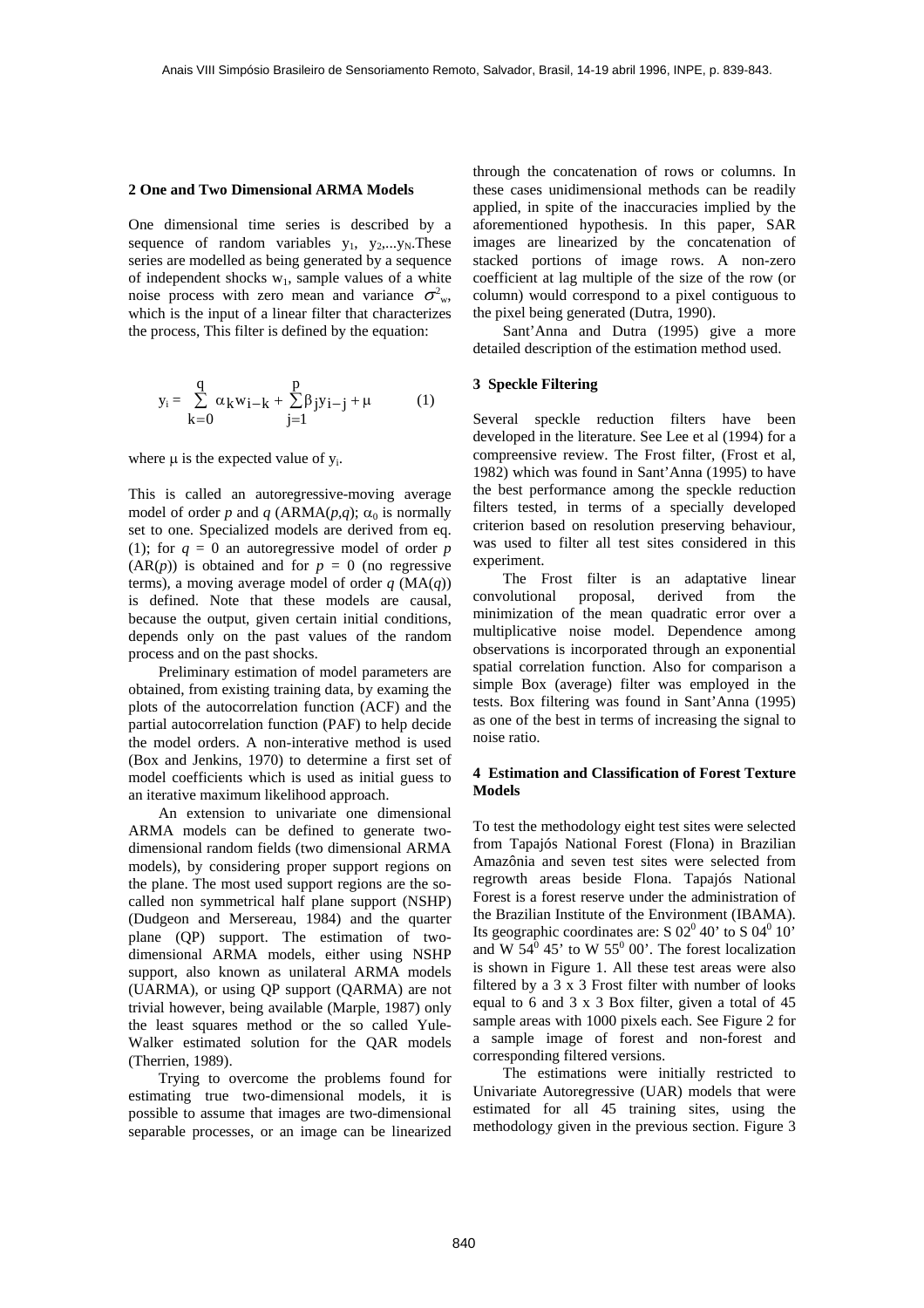presents the average models for the forest and nonforest classes for all filtering cases.



Figure 1: Tapajós National Forest localization.

Figure 4 represents the distances of the model vectors to the two average model vectors for the unfiltered and Box filtered cases. In this graphic "+" represents the primary forest, "x" the non-forest, as estimated from unfiltered channel and "o", forest, and "\*", non-forest as estimated from the Box filtered channel. It is noticeable that the separation between the clusters of the vectors for the unfiltered case is perfect in both axis, while the separation for the Box filtered case is not so good. Figure 5 represents the distances of models vectors for the unfiltered and Frost filtered cases. Again a higher separation is noticeable for the unfiltered case. Table 1 presents the average distances between the model vectors and the average model vectors for each filtering case. From this table it is possible to note that, for all filtering cases, the average distances between the class model vectors and the like average models are smaller than the distances between class model vectors and the dissimilar average models. From this fact, and from the examination of Figure 4

and 5 is possible to conclude that the discriminatory power is preserved for these cases, although no information about the modification of discriminatory power is given.

A separation coefficient for the class  $\Omega_i$  defined by

$$
\partial(\Omega_{\mathbf{i}}) = \frac{\min(\text{averagedist. between } \omega_{\mathbf{j},\mathbf{i}} \text{ and } \Omega_{\mathbf{k}\neq \mathbf{i}})}{(\text{averagedist. between } \omega_{\mathbf{j},\mathbf{i}} \text{ and } \Omega_{\mathbf{i}})}
$$

is used to evaluate the discriminatory power, where  $ω_{i,i}$  are the model vectors belonging to class  $Ω_i$ . Table 2 presents the separation coefficient for each class (forest and non-forest) and the total separation index which is defined by  $\Delta = \sum_i \partial(\Omega_i)$  for each filtering case. From the table, one sees that the filtering process degrades the texture definition, which is visually perceived when low pass filtering is applied. The effect of the filters, however are diverse: the Frost filter has a better performance when filtering high roughness texture (forest), problably because, being adaptative, its effect is more pronounced in relatively plane regions. As the Box filter is fixed, rougher regions will be more affected because of the larger amount of high frequencies damped.

| From/To    | Class      | Forest | Non-Forest |
|------------|------------|--------|------------|
| Original   | Forest     | 143.1  | 415.3      |
|            | Non-Forest | 385.4  | 169.0      |
| <b>Box</b> | Forest     | 376.1  | 640.2      |
|            | Non-Forest | 684.3  | 275.0      |
| Frost      | Forest     | 213.5  | 733.3      |
|            | Non-Forest | 594.3  | 521.4      |

Table 1: Average distance  $(x10^{-3})$  between the model vectors.

| Image      | Unfiltered | <b>Box</b> | Frost |
|------------|------------|------------|-------|
| Forest     | 2.69       | -82        | 2.78  |
| Non-forest | 2.46       | 2.33       |       |
| Total      | 5.15       |            |       |

Table 2: Separation index for each class.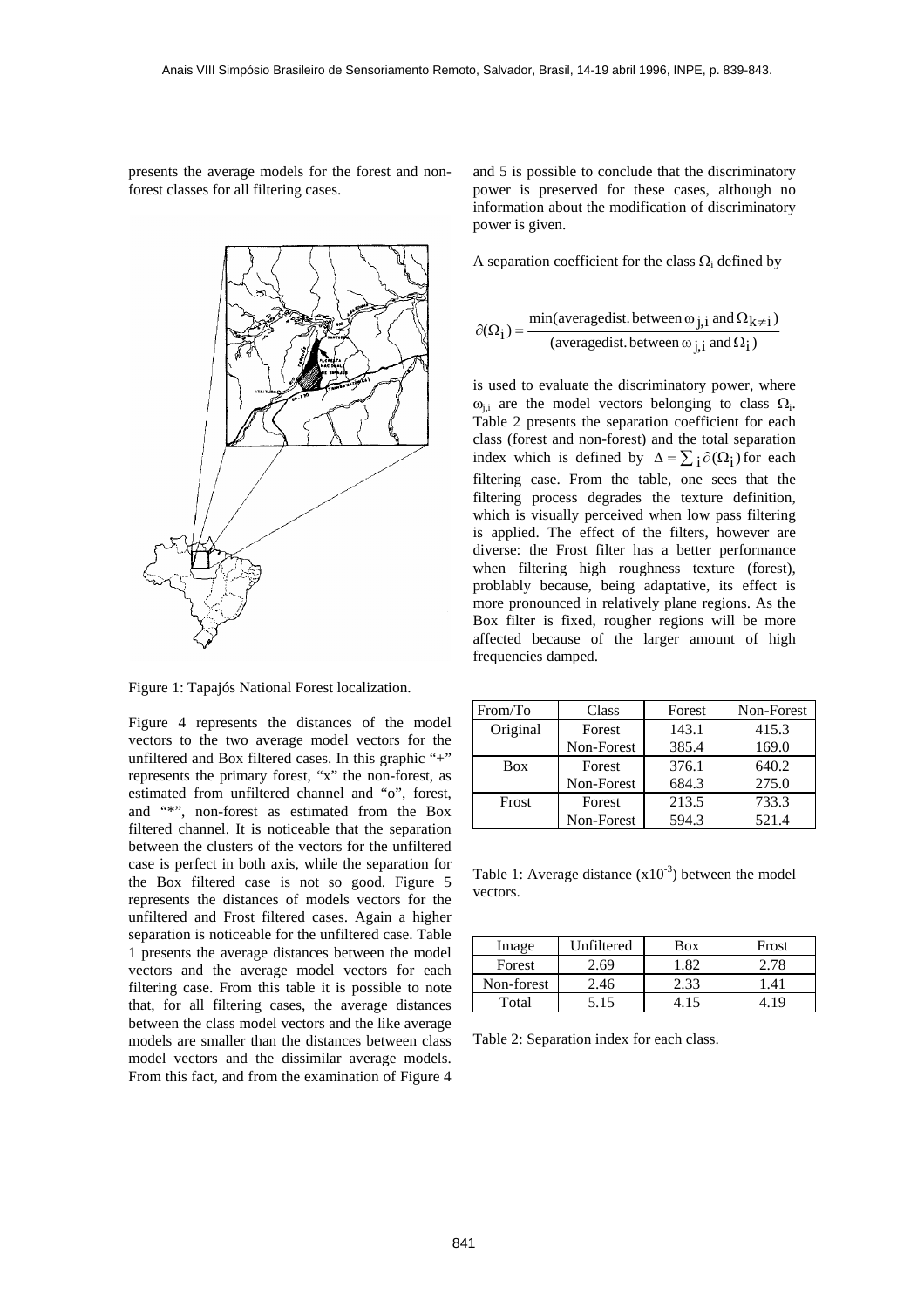

Figure 2: Texture samples of Forest (top) and Non-Forest (bottom), from left to right: Original, Box filtered and Frost filtered

#### **5 Conclusions and Future Work**

.

An experience was done to assess the effect of filtering on SARA texture. A separation index was defined to measure the discriminatory power of each filtering case.

- Two main conclusions can be drawn from the presented results:
- ARMA modelling is shown to be a potencially good tool for characterizing and discriminating SAR textures.
- Linear and non-linear low pass filtering process can degrade the texture definition and discriminatory power.



Figure 3: Average UAR models for (a) Forest, (b) Non-Forest, (c) Box filter (Forest), (d) Box filter (Non-Forest), (e) Frost filter (Forest) and (f) Frost filter (Non-Forest).